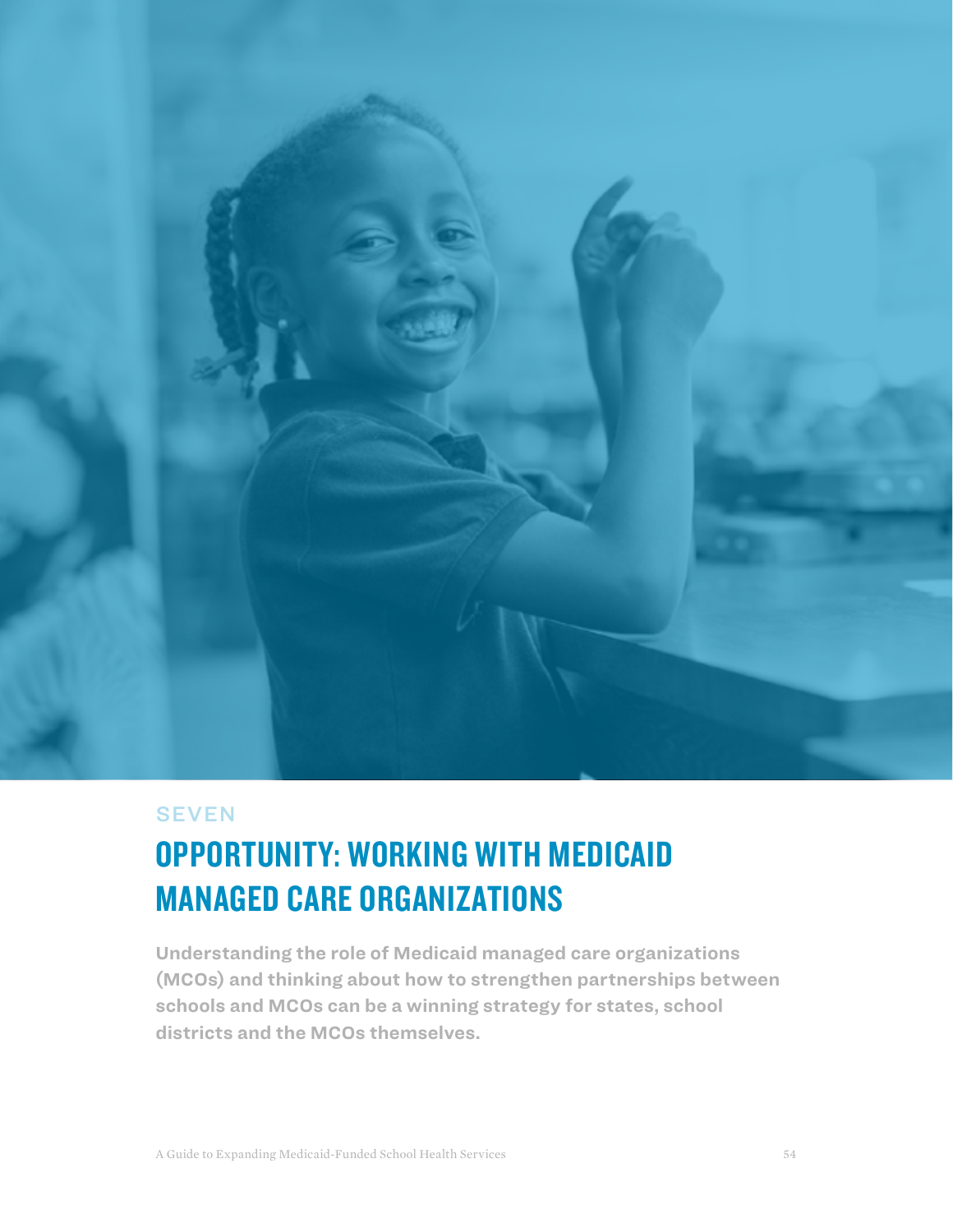Medicaid managed care organizations (MCOs) are private health insurance companies that work with Medicaid to provide health insurance, contract with providers, and handle billing and reimbursement. In many ways, MCOs are comparable to employerbased health plans: They have a defined benefit package and in-network providers, and they pay providers for the services delivered to their members.

Almost all children enrolled in Medicaid have some type of managed care<sup>16</sup>, and over two-thirds are enrolled in comprehensive managed care. All Medicaid MCOs must cover comprehensive care and are required to keep costs affordable by limiting out-ofpocket spending.

Each MCO has a state contract to provide a specific bundle of services and manage care for its members. The contract lists the different services that must be provided, along with the types of providers who may participate in the plan's network. The MCO is paid a monthly fee by the state for each member who is enrolled—this is known as a capitated payment or capitation rate.

In most states, school-based Medicaid services are not the responsibility of the MCO; this is commonly known as being "carved out." Instead, school districts, or local educational agencies (LEAs), directly bill the state Medicaid department for the services they provide, and the Medicaid department provides the reimbursement, as described in Chapter 2.

If school-based Medicaid services are included in the MCO contract ("carved in"), the MCO's capitation rate reflects the included services, and the state will not pay LEAs for those services. In states where school-based Medicaid is carved into MCOs, LEAs must contract with the plans to seek reimbursement. In these cases, the LEA operates as a contracted provider to the MCO. In areas where there are several MCOs operating, LEAs might need to contract with several different plans to get reimbursement for all their students.

Information about which and how many MCOs serve students in a geographic region is available through state Medicaid departments. Kaiser Family Foundation maintains helpful charts showing the [number of children](https://www.kff.org/medicaid/state-indicator/managed-care-penetration-rates-by-eligibility-group) enrolled in comprehensive Medicaid MCOs and the [MCOs operating in each state.](https://www.kff.org/medicaid/state-indicator/medicaid-mco-enrollment-by-plan-and-parent-firm-march-2019/)

## **Partners To Achieve Quality**

It is likely that your LEA already has a relationship with some MCOs in its area, even if school-based health services are not carved into the state's MCO contract. Many MCOs

<sup>16.</sup> Types of Managed Care Arrangements, Medicaid and CHIP Payment and Access Commission: *[https://www.macpac.](https://www.macpac.gov/subtopic/types-of-managed-care-arrangements/) [gov/subtopic/types-of-managed-care-arrangements/](https://www.macpac.gov/subtopic/types-of-managed-care-arrangements/)*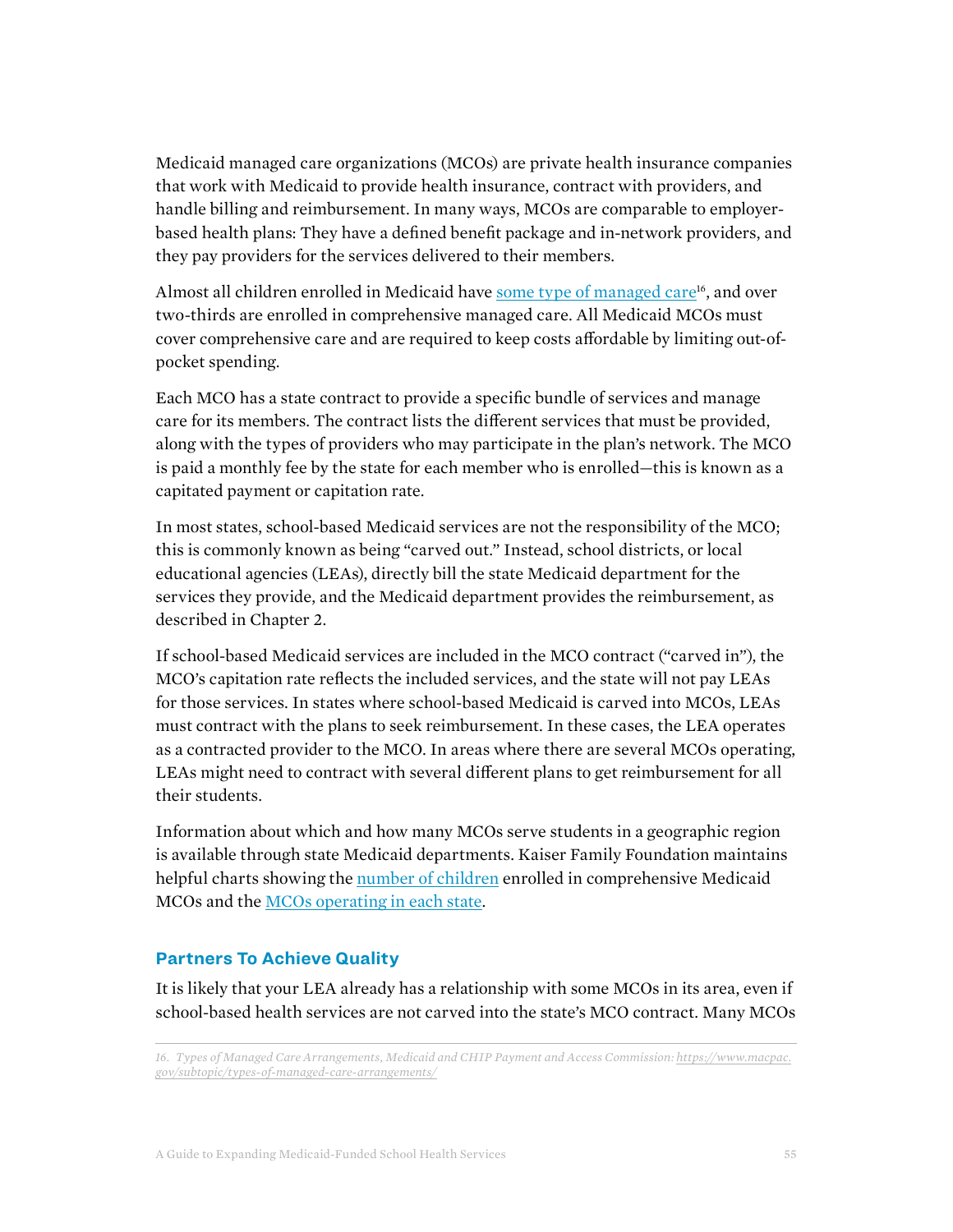work with schools on back-to-school health insurance enrollment events, and on health fairs and vaccination efforts. These partnerships are not the same as a contractual relationship in school-based Medicaid, but having or developing a relationship with the MCOs is a good first step toward a strong partnership.

Taking the time to get to know the MCO helps both sides understand the role that Medicaid plays in supporting student health in general—and student health in schools. This is especially important when considering the challenges both MCOs and schools face when school-based Medicaid services are carved into the MCO model. Provider network arrangements, credentialing criteria and program requirements, including prior authorization of services, can vary between MCOs. Often the MCO policies governing these areas can take time to untangle.

An important element of a school/MCO partnership is understanding how school-based health services can help MCOs achieve the federal and state-specific quality metrics they are required to meet for their Medicaid populations, including many child-specific measures.

Common pediatric quality metrics that states require include child vaccination rates and well-child visits. In addition, there is a growing focus on improving outcomes on social determinants of health—and states are increasingly requiring plans to address such issues as food insecurity, unstable housing and exposure to violence. Some states are also considering requiring MCOs to improve quality metrics on measures such as reducing rates of chronic absenteeism.

Schools can help MCOs improve their pediatric quality outcomes in multiple ways. If MCOs need to reach children on specific measures, schools can provide access to students and their families, eliminating barriers for families in accessing the services. As partners, schools and MCOs can work together to address the needs of the community. But schools can't provide these additional services without resources, and MCOs will need to think carefully about how best to provide sustainable support to schools in order to achieve their annual metrics.

Over the next five years, the importance of quality metrics will become more transparent. Beginning in 2024, states will be required to publicly report Child Core Set measures, a standardized set of pediatric quality measures required for all states in the Medicaid program. The Child Core Set measures are already updated annually, but state reporting is voluntary.

As states look to 2024, they will increasingly rely on MCOs to deliver services necessary to improve quality. Now is the time to build meaningful relationships between schools and MCOs to achieve the quality metrics—and the goal of improved child health.